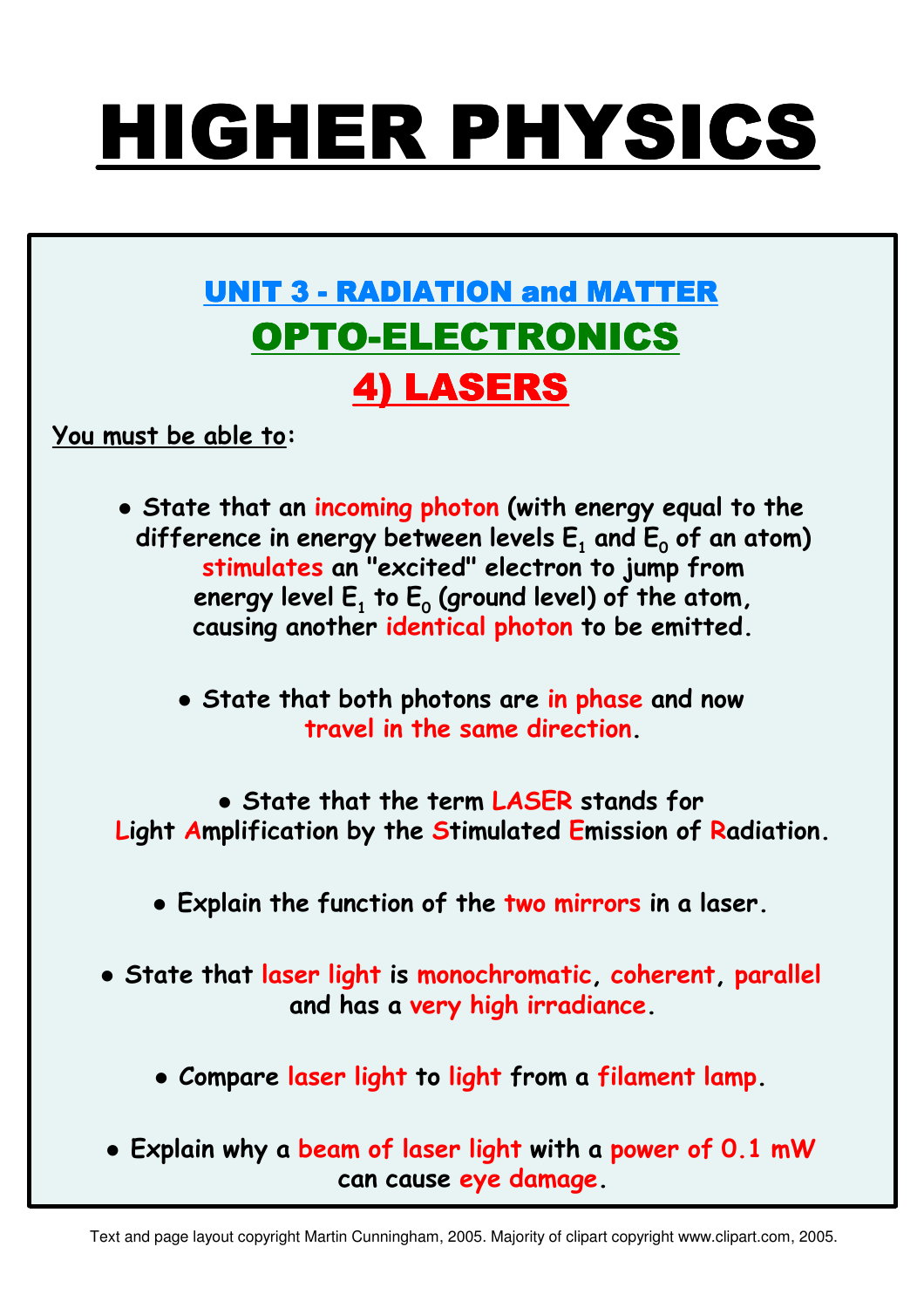## **SPONTANEOUS and STIMULATED EMISSION**

The transition of an electron in an atom from a higher energy level to a lower energy level with the emission of a photon can be either:

#### **(a) Spontaneous**

This is what happens during the production of the **line emission spectra** you have just studied. The process is **random** - We cannot predict when an electron will jump to a lower energy level, causing a photon to be emitted.

#### **(b) Stimulated**

This happens in a **laser**.

An incoming photon (with energy equal to the difference in energy between levels  $E_1$  and  $E_0$  of an atom) stimulates an "excited" electron to jump from energy level  $E_1$  to  $E_0$  (ground level) of the atom.

Another identical photon (same frequency and energy) is emitted as a result. Both photons are in phase and travel in the same direction.



### **LASERS**

The term **laser** stands for **L**ight **A**mplification by the **S**timulated **E**mission of **R**adiation.



In a **laser**, a gas is contained in a tube with a **fully-reflecting silver mirror** at one end and a **partially-reflecting silver mirror** at the other end.

**Photons** produced by **stimulated emission** travel through the gas, **reflecting between the two mirrors**. The photons **stimulate more electrons** to jump from from excited energy level E, to the **ground level E0 of the gas atoms, producing more identical photons**.

Some of the **photons** created **escape through the partially reflecting mirror into the air**, creating a **laser beam**.

The **electron pump** provides energy to the atoms in the gas, to raise their electrons back to energy level  $E_1$ , so the stimulated emission process can carry on.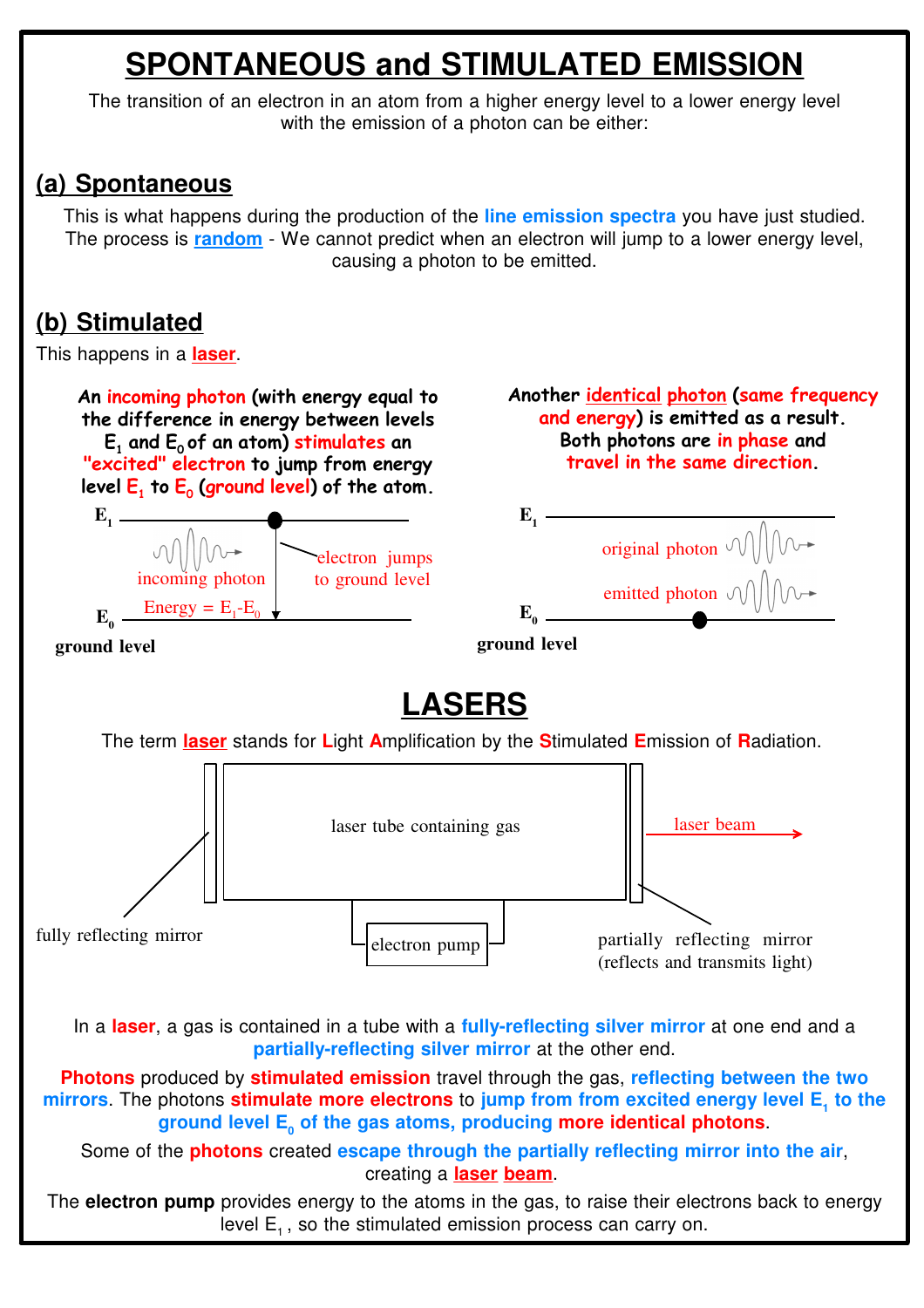#### **Comparing Laser Light and Light from a Filament Lamp**

| <b>Filament lamp (light bulb)</b>                                         | Laser                                                                                                                                                                                                  |
|---------------------------------------------------------------------------|--------------------------------------------------------------------------------------------------------------------------------------------------------------------------------------------------------|
| Emits photons of <b>all frequencies</b> in the                            | Laser light is <b>monochromatic</b>                                                                                                                                                                    |
| visible spectrum.                                                         | - all the photons have the <b>same frequency</b> .                                                                                                                                                     |
| Light is <b>not coherent</b>                                              | Laser light is <b>coherent</b>                                                                                                                                                                         |
| (the emitted photons are <b>not in phase</b> ).                           | - all the photons are <b>in phase</b> .                                                                                                                                                                |
| Light spreads out in all directions<br>- so has a <b>low irradiance</b> . | Laser light does not spread out - It is <b>parallel</b> .<br>It has a very high irradiance - all the photons are<br>concentrated in a very small area. THE LASER<br>BEAM HAS A CIRCULAR CROSS-SECTION. |

#### **Laser Light and Eye Damage**

Because a **laser beam** is **parallel** and has a **high irradiance**, it can cause serious damage to the human eye. For example:

**Calculate the irradiance of a laser beam with typical power 0.1 mW (0.0001 W) which has a radius 0.5 mm (0.0005 m).** Irradiance  $(I)$  = Power  $(P)$  = 0.0001 W = 0.0001  $Area (A)$   $\pi \times$  radius<sup>2</sup> 3.14 x 0.0005<sup>2</sup> Cross-section of laser beam.  $= 127 W m^{-2}$ Radius = 0.0005 m.

**An irradiance of 127 W m-2 is sufficiently high to cause severe eye damage. It is far higher than the irradiance of light produced by a filament lamp (light bulb).**

| 1)(a) Calculate the irradiance of this laser beam:                        | $power = 0.1$ mW $(0.0001$ W) |
|---------------------------------------------------------------------------|-------------------------------|
| radius = $0.4$ mm $(0.0004$ m)                                            |                               |
| (b) Explain whether the laser beam will be capable of causing eye damage: |                               |